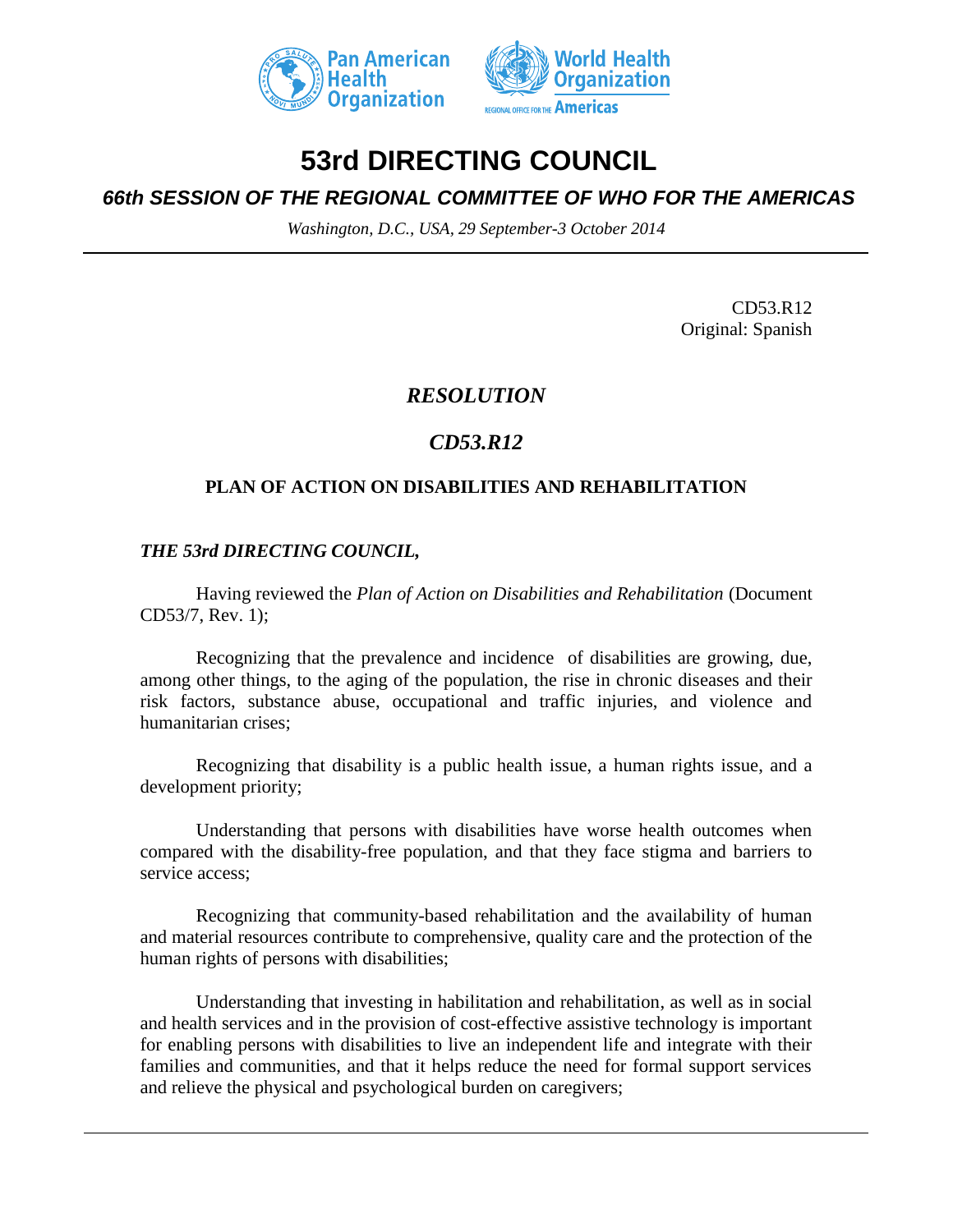Considering that Resolution CD47.R1 (2006), *Disability: Prevention and Rehabilitation in the Context of the Right to the Enjoyment of the Highest Attainable Standard of Physical and Mental Health and Other Related Rights* urges the Member States to draft and adopt policies, plans, and laws on health, habilitation, and rehabilitation consistent with the applicable international human rights instruments;

Considering that, in May 2014, the Sixty-seventh World Health Assembly approved the *WHO Global disability action plan 2014-2021: Better health for all people with disabilities* (resolution WHA67.7), the Pan American Health Organization (PAHO), with the consensus of its Member States, drafted this plan of action aligned with the global action plan and the PAHO Strategic Plan 2014-2019;

Observing that this plan of action addresses the objectives essential for meeting the countries' needs, in accordance with their national context,

#### *RESOLVES:*

1. To approve the *Plan of Action on Disabilities and Rehabilitation* and its implementation within the context of the particular conditions of each country.

2. To urge the Member States, taking into account the shared responsibilities in federated States, to:

- a) make disability a priority in their national health policies to ensure implementation of the respective plans leading to universal, equitable access by persons with disabilities and their families to health services and programs that include habilitation and rehabilitation, the provision of assistive technology, and other support throughout the life course;
- b) strengthen the legal framework and regulations in the countries and their enforcement to protect the human rights of persons with disabilities, pursuant to the principles of the Convention on the Rights of Persons with Disabilities, the Inter-American Convention for the Elimination of All Forms of Discrimination against Persons with Disabilities, and the applicable international standards;
- c) support civil society involvement in activities to promote and protect the health of persons with disabilities, ensuring that they are consulted through their representative organizations and can actively participate in policy-making and the drafting of legislation, as well as the creation of the respective services;
- d) strengthen the community-based rehabilitation strategy in integrated service networks by broadening activities for disability prevention and detection, early intervention, access to assistive technology, and other support;
- e) continue efforts to shift the hospital-based disability care model to a community-based model in which treatment is provided at the primary health care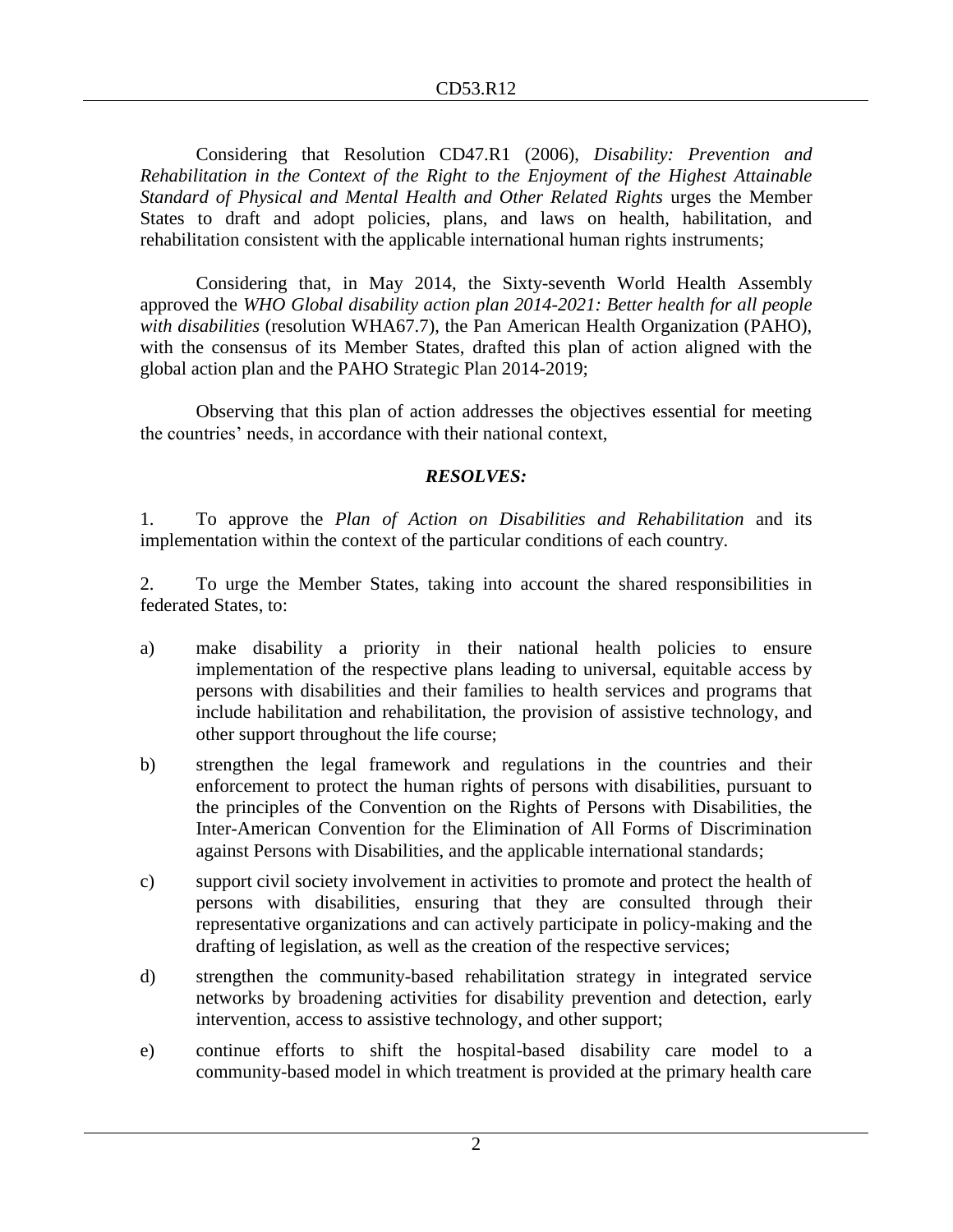level and decentralized outpatient rehabilitation services are set up close to the population;

- f) ensure a health and social service response suited to the particular characteristics of groups in conditions of vulnerability or with special needs that have disabilities;
- g) consider the upgrading and regular training of human resources a key component for improving the health service response;
- h) improve the equipment and infrastructure of health care services for persons with disabilities;
- i) improve the production, analysis, and use of disability data in national information systems and apply valid tools consistent with the International Classification of Functioning, Disability, and Health;
- j) support research and the evaluation of public policies in the field of disability;
- k) adopt an effective multisectoral approach that includes mechanisms for coordinating ministries, NGOs, academic institutions, and other services for persons with disabilities;
- l) protect the health of caregivers who assist persons with disabilities, whether family members or professionals, in the performance of essential duties;
- m) promote the sharing of experiences and good practices among countries.
- 3. To request the Director to:
- a) strengthen PAHO cooperation with the Member States to promote and protect the quality of life of persons with disabilities and their enjoyment of the highest attainable standard of physical and mental health;
- b) assist the Member States with the preparation, review, and implementation of national disability and rehabilitation plans and the updating of laws;
- c) collaborate in evaluations of country habilitation and rehabilitation programs and services, especially by monitoring indicators, to evaluate progress and the impact of the interventions;
- d) help the Member States improve their health information systems to produce, analyze, and utilize disability data that meet the criteria of quality, timeliness, and reliability;
- e) foster partnerships with international organizations and other regional and subregional entities to support the multisectoral response needed to implement this plan of action;
- f) facilitate information dissemination and the sharing of experiences and good practices, in addition to promoting technical cooperation among the Member States;